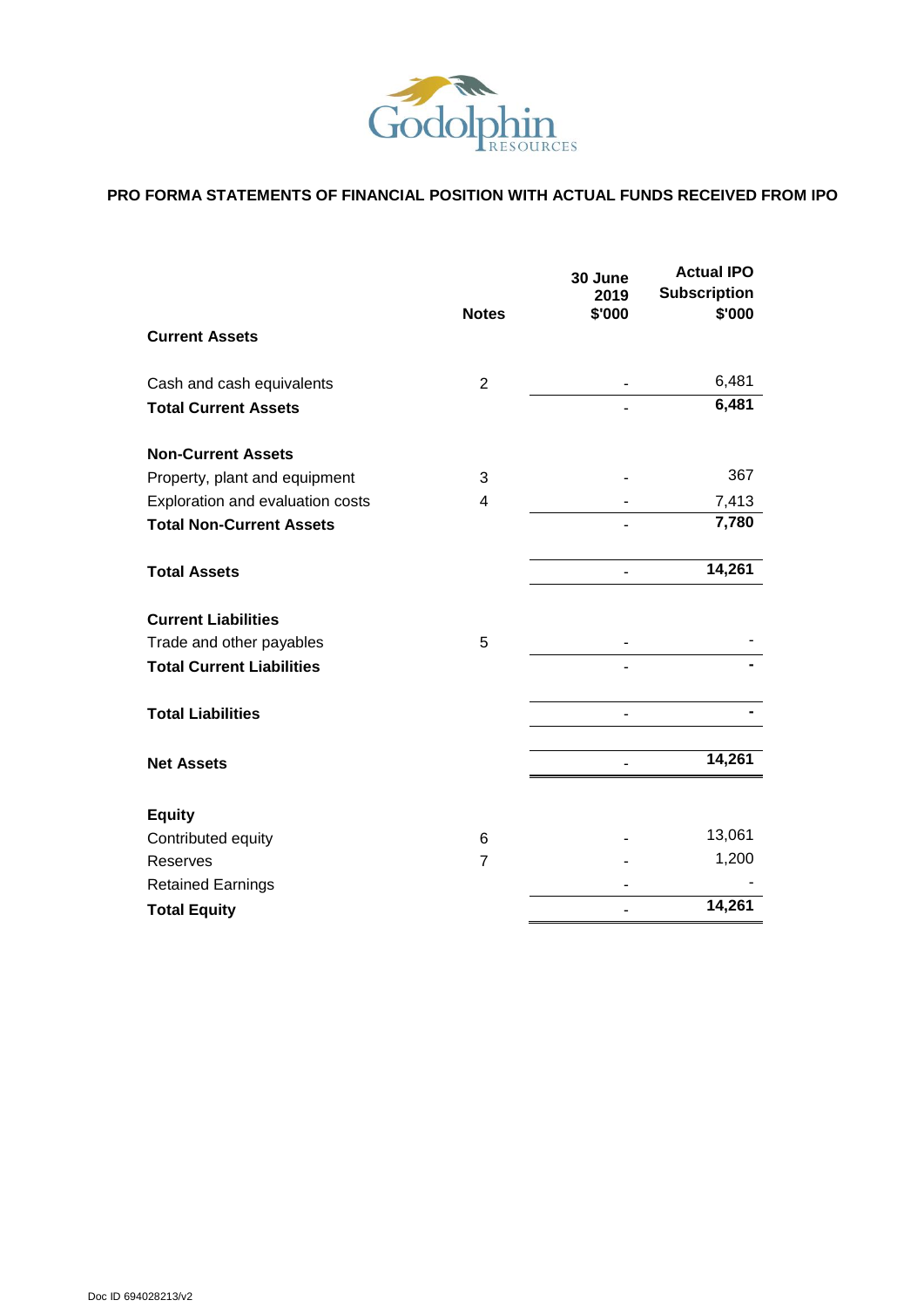

#### **1 Statement of significant accounting policies**

#### **Statement of Compliance**

The Pro Forma Financial Information has been prepared in accordance with the measurement requirements, but not the disclosure requirements, of the Australian Accounting Standards.

#### **Basis of Preparation**

#### Going concern

The financial information has been prepared on a going concern basis which contemplates the continuity of normal business activities and the realisation of assets and discharge of liabilities in the ordinary course of business. The Company has not yet generated revenues from operations.

#### **Accounting policies**

The financial information has been prepared on an accruals basis and is based on historical costs, except for certain financial instruments measured at fair value.

The following is a summary of the material accounting policies adopted by the Company in the preparation of the financial information.

(a) Cash and cash equivalents

Cash and cash equivalents includes cash on hand, deposits held at call with financial institutions, other short-term highly liquid investments with original maturities of three months or less that are readily convertible to known amounts of cash and which are subject to insignificant risk of changes in value.

(b) Exploration and evaluation expenditure assets

Costs arising from the acquisition of exploration and evaluation activities are carried forward where these activities have not, at reporting date, reached a stage to allow a reasonable assessment regarding the existence of economically recoverable reserves. The ultimate recoupment of costs carried forward for exploration and evaluation phases is dependent on the successful development and commercial exploitation or sale of the respective areas of interest. Ongoing exploration activities are expensed as incurred.

Exploration and evaluation assets shall be assessed for impairment when facts and circumstances suggest that the carrying amount of an exploration and evaluation asset may exceed its recoverable amount, in particular when exploration for and evaluation of mineral resource in the specific area have not led to the discovery of commercially viable quantities of mineral resources and the company has decided to discontinue such activities in the specific area.

(c) Property, plant and equipment

Items of property, plant and equipment are measured at cost less accumulated depreciation and accumulated impairment losses. Cost includes expenditure that is directly attributable to the acquisition of the asset and costs directly attributable to bringing the asset to a working condition for their intended use.

(d) Trade and other payables

Trade and other payables are initially recognised at fair value and subsequently measured at amortised cost when the company becomes obliged to make payments resulting from the purchase of goods and services. The amounts are non-interest-bearing, unsecured and are usually paid within 30 days of recognition.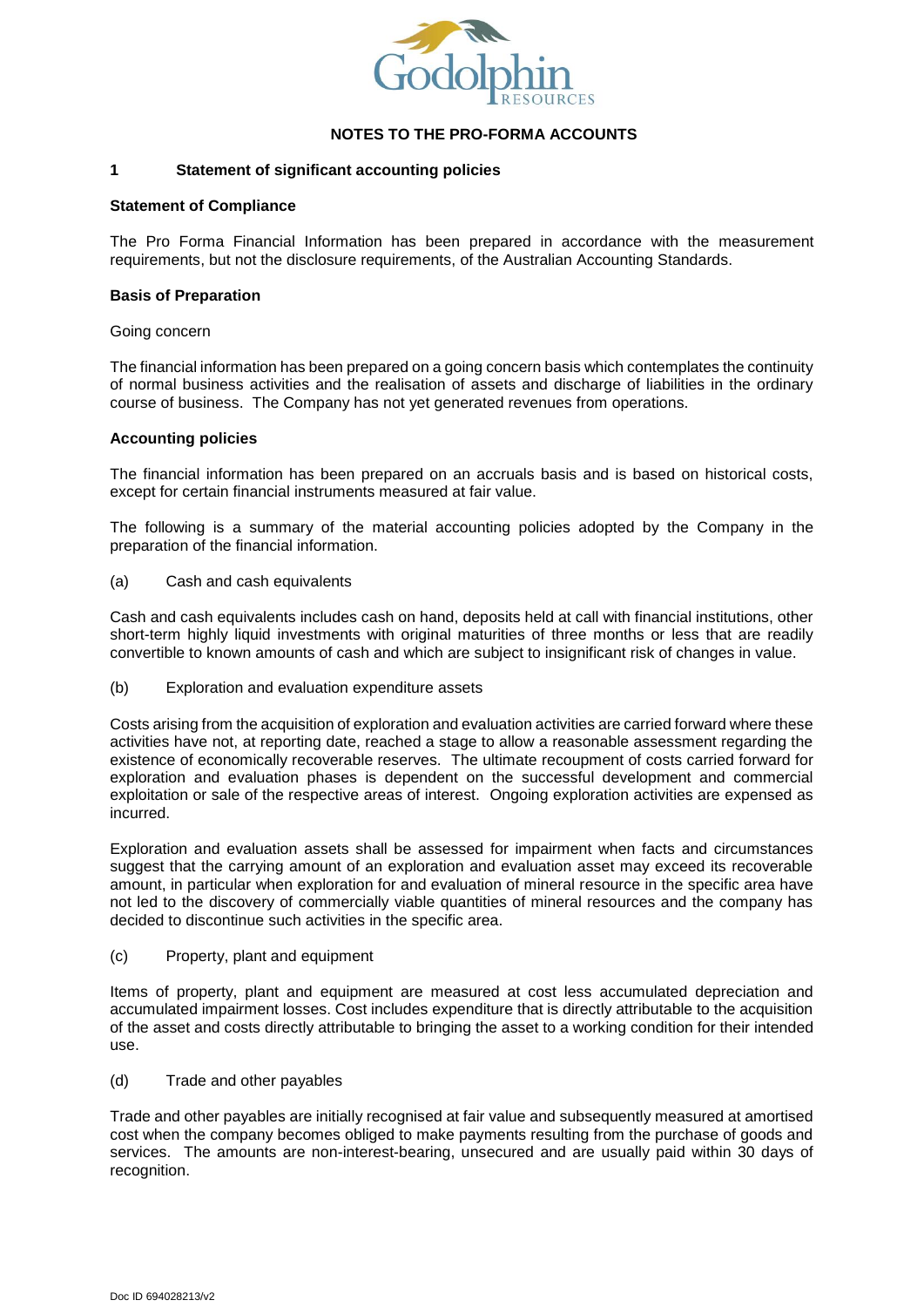

# **1 Statement of significant accounting policies (cont'd)**

(e) Contributed equity

Ordinary shares are classified as equity. Costs directly attributable to the issue of new shares or options are shown as a deduction from the equity proceeds, net of any income tax benefit recognised.

(f) Critical accounting estimates and judgements

The Directors evaluate estimates and judgements incorporated into the financial information based on historical knowledge and best available current information. Estimates assume a reasonable expectation of future events and are based on current trends and economic data, obtained internally and externally.

(g) Share-based payments

The fair value of options granted is recognised as an expense with a corresponding increase in equity. The fair value is measured at grant date and recognised over the period during which the option holder become unconditionally entitled to the options.

The fair value of the options at grant date is independently determined using the Black-Scholes option pricing model that takes into account the exercise price, the term of the option, the impact of dilution, the share price at grant date and expected price volatility of the underlying share, the expected dividend yield and the risk-free interest rate for the term of the option.

The fair value of the options granted is adjusted to reflect market vesting conditions, but excludes the impact of any non-market vesting conditions (for example, profitability and sales growth targets). Nonmarket vesting conditions are included in assumptions about the number of options that are expected to become exercisable. At each reporting date, the entity revises its estimate of the number of options that are expected to become exercisable. The employee benefit expense recognised each period takes into account the most recent estimate. The impact of the revision to original estimates, if any, is recognised in the consolidated statement of comprehensive income with a corresponding adjustment to equity.

The fair value of these equity instruments does not necessarily relate to the actual value that may be received in future by the recipients.

# **2 Cash and Cash Equivalents**

|                                        | <b>Actual</b><br><b>Subscription</b><br>\$'000 |
|----------------------------------------|------------------------------------------------|
| Issue of shares pursuant to Prospectus | 7,480                                          |
| Repayment of loan                      | (1,000)                                        |
| Total cash and cash equivalents        | 6,480                                          |

The loan was provided by Ardea Resources Limited ("Ardea") and represents costs incurred by Ardea for the benefit of Godolphin from 1 June 2019 in relation to rent, rates and exploration costs on Tenements, any Duty payable on the transfer of the Tenements or the Lewis Ponds Freehold Land to Godolphin, wages, adviser and legal expenses associated with the In-Specie Distribution, Internal Restructure and General Offer ("the Offers"). Refer to note 5 for more details.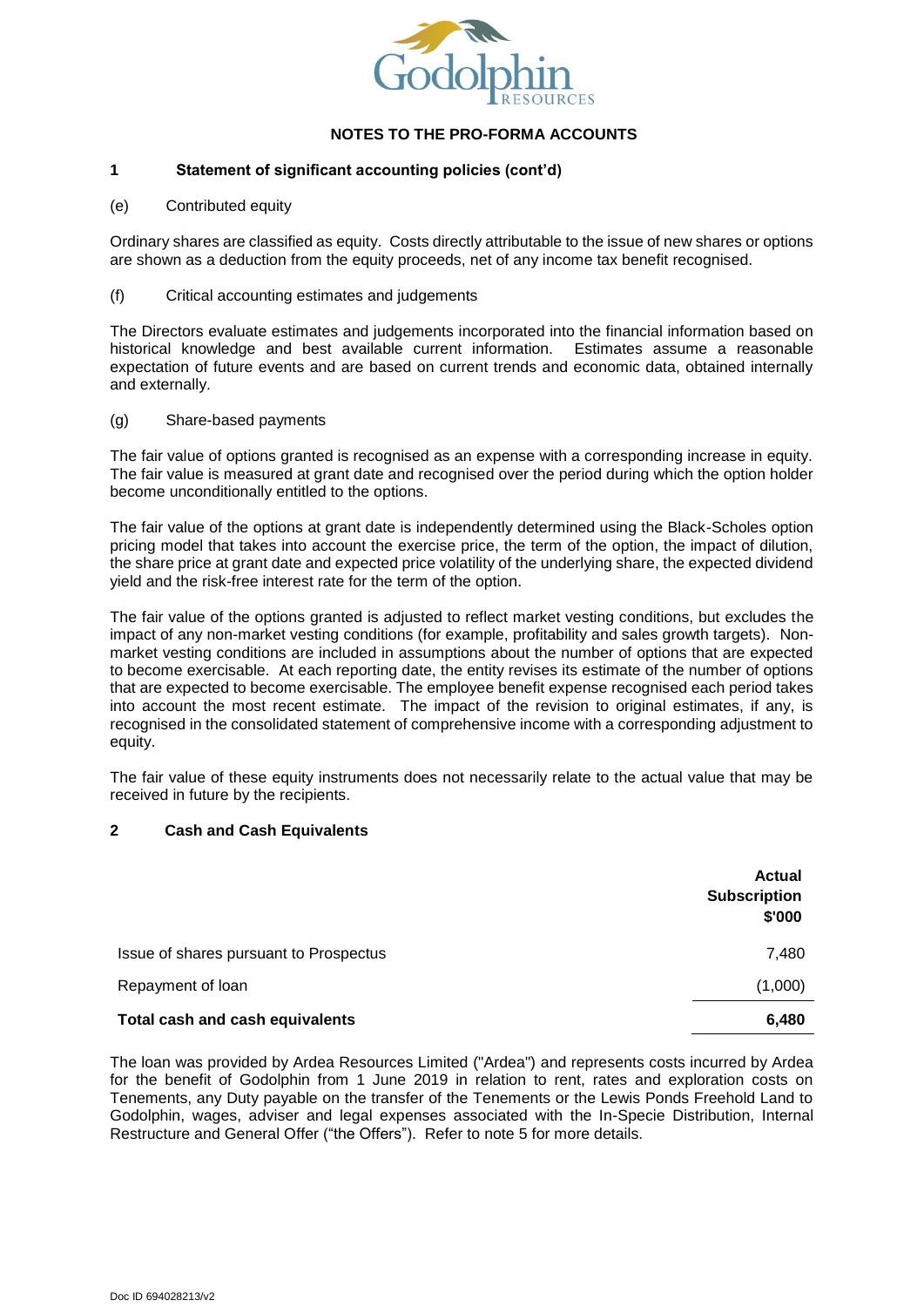

#### **3 Property, plant and equipment**

|                           | <b>Actual</b><br><b>Subscription</b><br>\$'000 |
|---------------------------|------------------------------------------------|
| Lewis Ponds Freehold Land | 367                                            |
| <b>Total</b>              | 367                                            |

#### **4 Exploration and evaluation costs carried forward**

|                                             | <b>Actual</b><br><b>Subscription</b><br>\$'000 |
|---------------------------------------------|------------------------------------------------|
| Tenements acquired from Ardea Resources Ltd | 7,413                                          |
| <b>Total</b>                                | 7,413                                          |

The value of the tenements to be acquired by the Company is based on the accumulated historical acquisition and exploration costs incurred by Ardea in respect of the New South Wales tenements.

There has been no impairment of these historical costs recorded as Ardea has maintained ownership of the underlying tenements, exploration activity has been ongoing and has not yet reached the stage which enables a reasonable assessment as to the existence or otherwise of economically recoverable reserves. This treatment is in accordance with the Company's accounting policy.

#### **5 Trade and other payables**

|                          | <b>Actual</b>                 |
|--------------------------|-------------------------------|
|                          | <b>Subscription</b><br>\$'000 |
| Trade and other payables | -                             |

Total listing and listing related costs expected to be incurred in the General Offer of the Company are \$393K and its operating costs and exploration costs from 30 June 2019 to the date of listing are expected to be \$650K, leaving a total to be paid from proceeds of \$1,043K at the date of listing.

In addition to this the Lead Manager will be paid a fee of 1% on the total proceeds from the new equity and a 5% placement fee on all third party funds received.

In the pro-forma the repayments are deemed to have been paid to Ardea following the receipt of funds from the proceeds of the Offer.

As the loan is expected to be greater than \$1M, then up to an additional \$200K will be paid in fully paid ordinary shares at the 20 cent subscription price.

Any balance of funds payable will be written off by Ardea.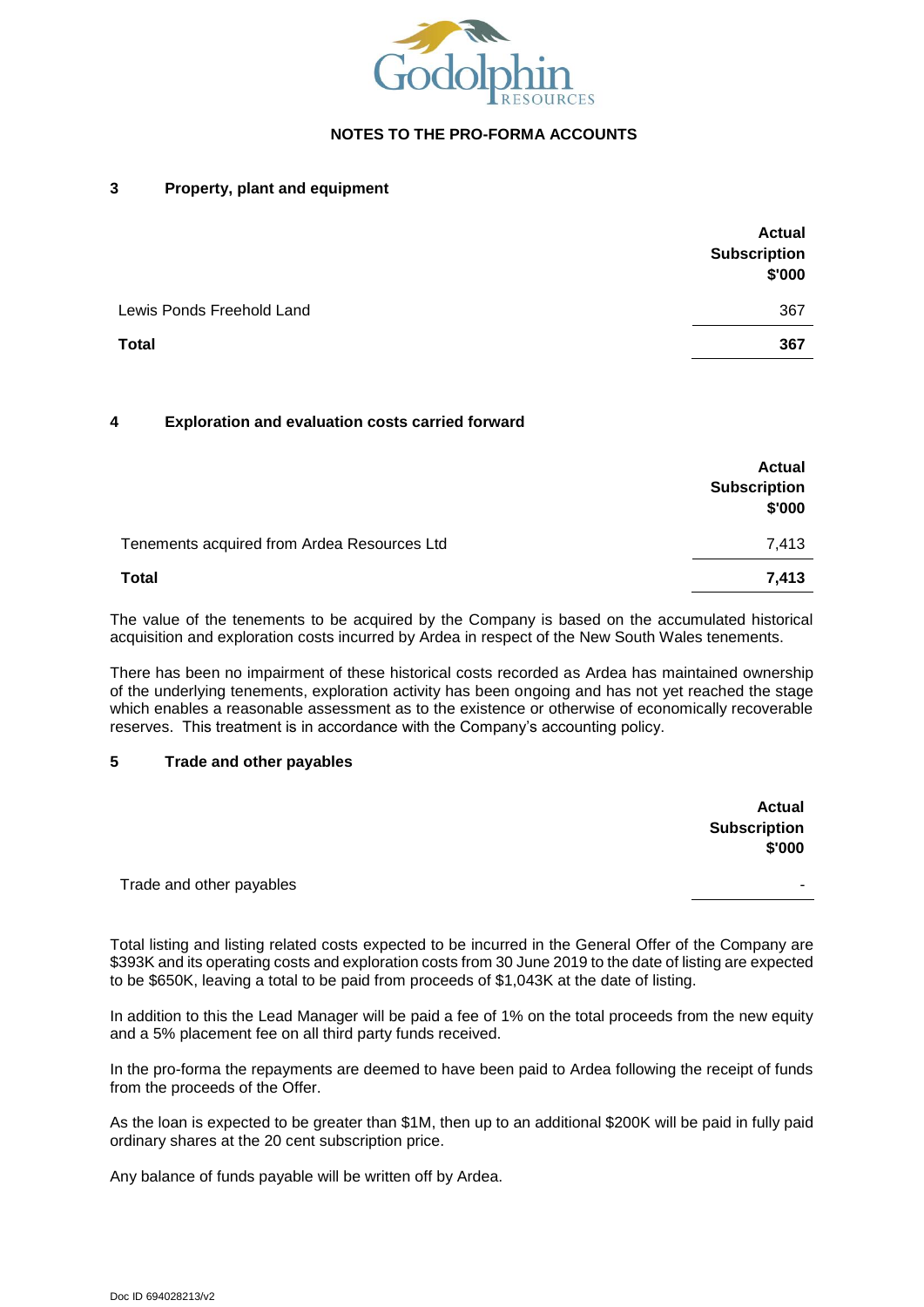

## **6 Contributed Equity**

|                                    | <b>Actual</b><br>Number of<br><b>Shares</b> | <b>Actual</b><br><b>Subscription</b><br>\$'000 |
|------------------------------------|---------------------------------------------|------------------------------------------------|
| Issued capital on registration     | 100                                         |                                                |
| Share split on de-merger           | 30,000,000                                  | 6,000                                          |
| Issue of share under General Offer | 37,402,500                                  | 7,481                                          |
| Loan partially repaid in shares    | 1,000,000                                   | 200                                            |
| Costs of the General Offer         |                                             | (620)                                          |
| <b>Total</b>                       | 68,402,600                                  | 13,061                                         |

# **7 Options Reserve**

| Opening balance at 25 June 2019           | Number of<br>options | <b>Option</b><br>reserve<br>\$'000 |
|-------------------------------------------|----------------------|------------------------------------|
| Options issued to Ardea                   | 15,000,000           | 1,059                              |
| Options issued to Lead Manager            | 2,000,000            | 141                                |
| Options issued to Directors and employees | 2,000,000            |                                    |
| <b>Total</b>                              | 19,000,000           | 1,200                              |

The Options issued to Directors and employees have been issued under the Company's Employee Incentive Security Plan and will be amortised over the life of the Option. As a result, they are not considered as a Pro Forma adjustment and have not been valued as such.

The Options have been valued using the Black Scholes valuation methodology. The following table lists the inputs used to value the Options to be issued under the General Offer.

| Number of Options         | 17,000,000 |
|---------------------------|------------|
| Exercise price            | \$0.25     |
| Share price at grant date | \$0.20     |
| Life of the Options       | 3 years    |
| Risk free interest rate   | 1.50%      |
| Volatility                | 61%        |
| Value per Option          | \$0.07055  |